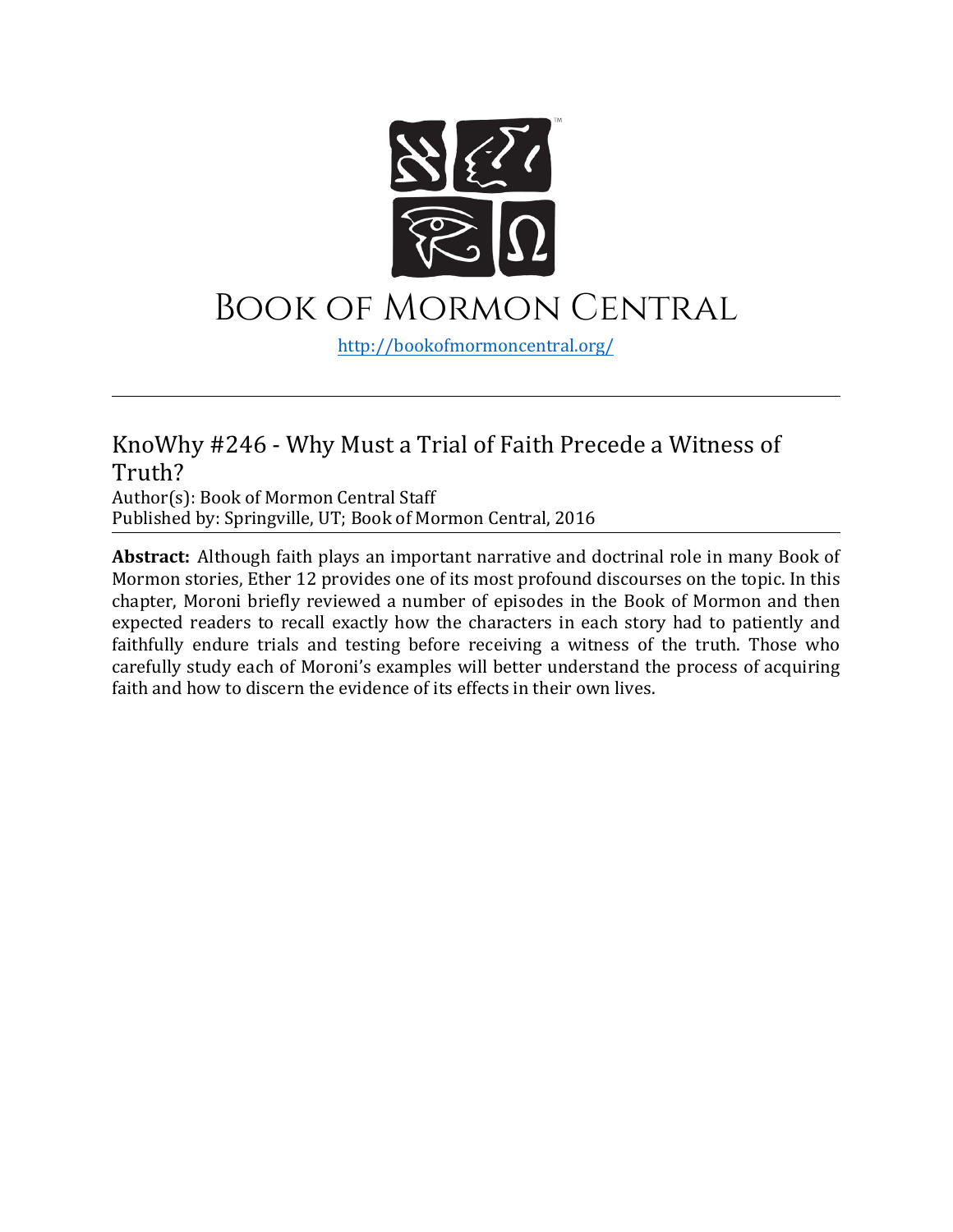

Book of Mormon Stories Collage

Why Must a Trial of Faith Precede a Witness of Truth?

"Wherefore, dispute not because ye see not, for ye receive no witness until after the trial of your faith." Ether 12:6

## T he Know

Although faith plays an important narrative and doctrinal role in many Book of Mormon stories, Ether 12 provides one of its most profound discourses on the topic, rivaled only by Alma 32. After noting Ether's diligent efforts to preach and prophesy "great and marvelous things" unto the Jaredites, Moroni reported that "they did not believe, because they saw them not" (Ether 12:5).

Using this narrative detail as a springboard for his famous discourse, Moroni explained, "I would show unto the world that faith is things which are hoped for and not seen" (Ether 12:6, emphasis added). This strongly resembles Alma's definition: "if ye have faith ye hope for things which are not seen, which are true" (Alma 32:21, emphasis added). Moroni concluded, "wherefore, dispute not because ye see not, for ye receive no witness until after the trial of your faith" (Ether  $12:6$ ).<sup>1</sup>

In order to demonstrate the truth of this principle, Moroni drew upon a number of episodes in the Book of Mormon. He wrote, for instance, that it was by faith that "Alma and Amulek … caused the prison to tumble to the earth," (Ether 12:13). It was by faith that "Ammon and his brethren … wrought so great a miracle among the Lamanites" (v. 15). And it was because of the great faith of the brother of Jared that the Lord "could not withhold anything from his sight"  $(v, 21)$ .<sup>2</sup>

However, instead of explicitly making the connection in each case, Moroni expected readers to recall how the characters in each story only received a witness of God's power after their trials. For example, Alma and Amulek were literally on trial (see Alma 14:5, 18–20), made to witness the suffering of the righteous (vv. 9–14), and were thrown into prison, beaten, and deprived of food, water, and clothing (vv. 18-26). Only after suffering these depravations did the Lord deliver them by causing the prison walls to fall on their enemies.<sup>3</sup>

When it was known among the people of Zarahemla that the sons of Mosiah were going to preach unto the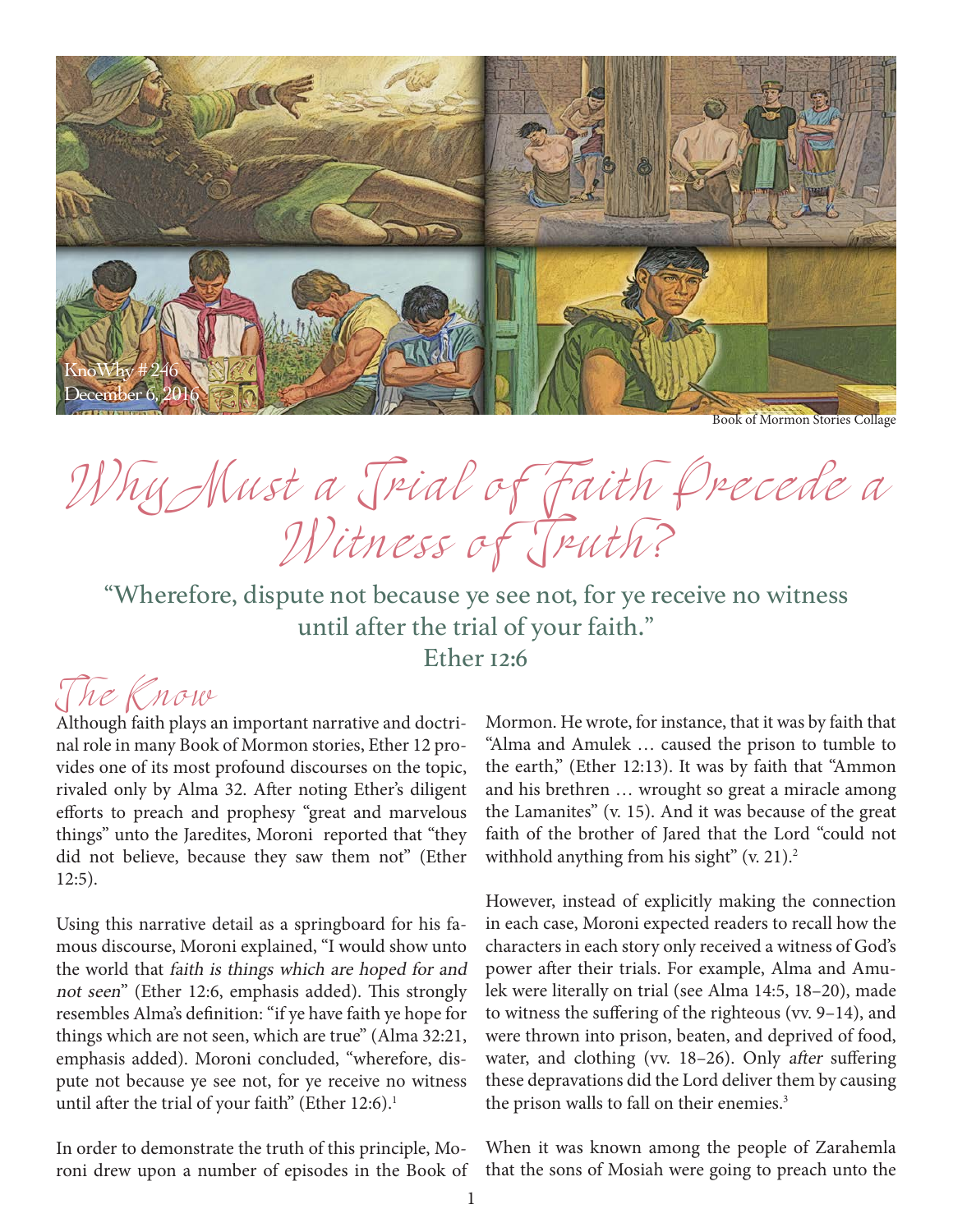Lamanites, Ammon said that "they laughed us to scorn" (Alma 26:23). During the fourteen years of their ministry, Ammon recalled that their "hearts were depressed" (v. 27), they "suffered every privation" (v. 28), they were "cast out, and mocked, and spit upon, and smote upon our cheeks … stoned, and taken and bound with strong cords, and cast into prison" (v. 29). Only after suffering these trials were they able to receive the "fruits of [their missionary] labors" (v. 31).4

When the brother of Jared was concerned about journeying across the ocean in darkness, the Lord asked, "What will ye that I should do that ye may have light in your vessels?" (Ether 2:23). Rather than simply supplying the brother of Jared with a solution to his problem, the Lord required preliminary action, creativity, and then faith in the Lord's power. Only after the brother of Jared "did molten out of a rock sixteen small stones" (Ether 3:1) and had faith to ask the Lord to cause them to shine, did he see "the finger of the Lord" (v. 6), and then was shown "all things" (Ether 3:26).<sup>5</sup>



Moroni's discourse on faith demonstrates why the stories in the Book of Mormon are so important. It is a natural impulse to want to see or hear or feel something before accepting that it is true. The Lord reverses this inclination, requiring faith and obedience before giving empirical or miraculous confirmations of the truth. As several Book of Mormon scholars have put it, "Believing without seeing will result in greater seeing."6 This kind of "faith—faith that is not dependent upon mortal sight—opens the spiritual eyes to greater views of the things of God."7

D. Kelly Ogden and Andrew C. Skinner explained, "We know our mortal vision is extremely limited; there is a wide spectrum of waves and rays all around us that our eyes, incredible instruments as they are, do not see. In spiritual matters we see not with our eyes but with our spirits. Our spirit, enhanced and quickened or accelerated by the Spirit of God, can see and understand far beyond any mortal capacity."8

It must also be recognized that the goal of faith is not simply to obtain a singular spiritual witness after the completion of a singular trial. Rather, it is a process. Alma taught that faith in the word of God begins as a small seed, and that those who plant the seed in

their hearts can receive an initial witness of its truth as its goodness begins to grow within them (see Alma 32:30).9 If nourished by "faith with great diligence, and with patience" (Alma 32:41), this seed will eventually "take root in you" (v. 42) and become a fully-developed "tree springing up unto everlasting life"  $(v, 41)$ .<sup>10</sup>

Each step of the faith journey is filled with trials and uncertainty, yet for those who diligently and patiently exercise faith unto obedience, the Lord will provide frequent spiritual witnesses and assurances of the truth. Elder David A. Bednar taught that "the faith that fuels this ongoing process develops, evolves, and changes. As we again turn and face forward toward an uncertain future, assurance leads to action and produces evidence, which further increases assurance." He further explained that this "helix is like a coil, and as it spirals upward it expands and widens."<sup>11</sup>

Thus the purpose of trials and testing is far more than to provide a prerequisite to receiving answers to questions. It is to develop spiritual character—to "become what our Heavenly Father desires us to become."12 Catherine Thomas proposed, "Faith progresses from one's having confidence in God to God's having confidence in that person and permitting him or her to witness and even to administer divine power, as did Moses, Alma, Amulek, Nephi and Lehi, Ammon, the three Nephite disciples, and those … like the brother of Jared … whose inner spiritual capacity was so well-developed from obedience."13

In a world struggling with doubt and disbelief in spiritual things, the Book of Mormon stands a shining beacon of hope. Its teachings—delivered by inspired prophets—help readers understand the process of acquiring faith and to discern the evidence of its effects in their own lives. Its faith-filled stories help increase confidence that exercising faith during periods of trial and testing will eventually result in profound blessings, spiritual witnesses, and essential personal growth.

Further Reading

David A. Bednar, "Seek Learning by Faith," Ensign, September 2007, 61–68, online at lds.org.

Robert L. Millet, "Faith," in Book of Mormon Reference Companion, ed. Dennis L. Largey (Salt Lake City, UT: Deseret Book, 2003), 260–264.